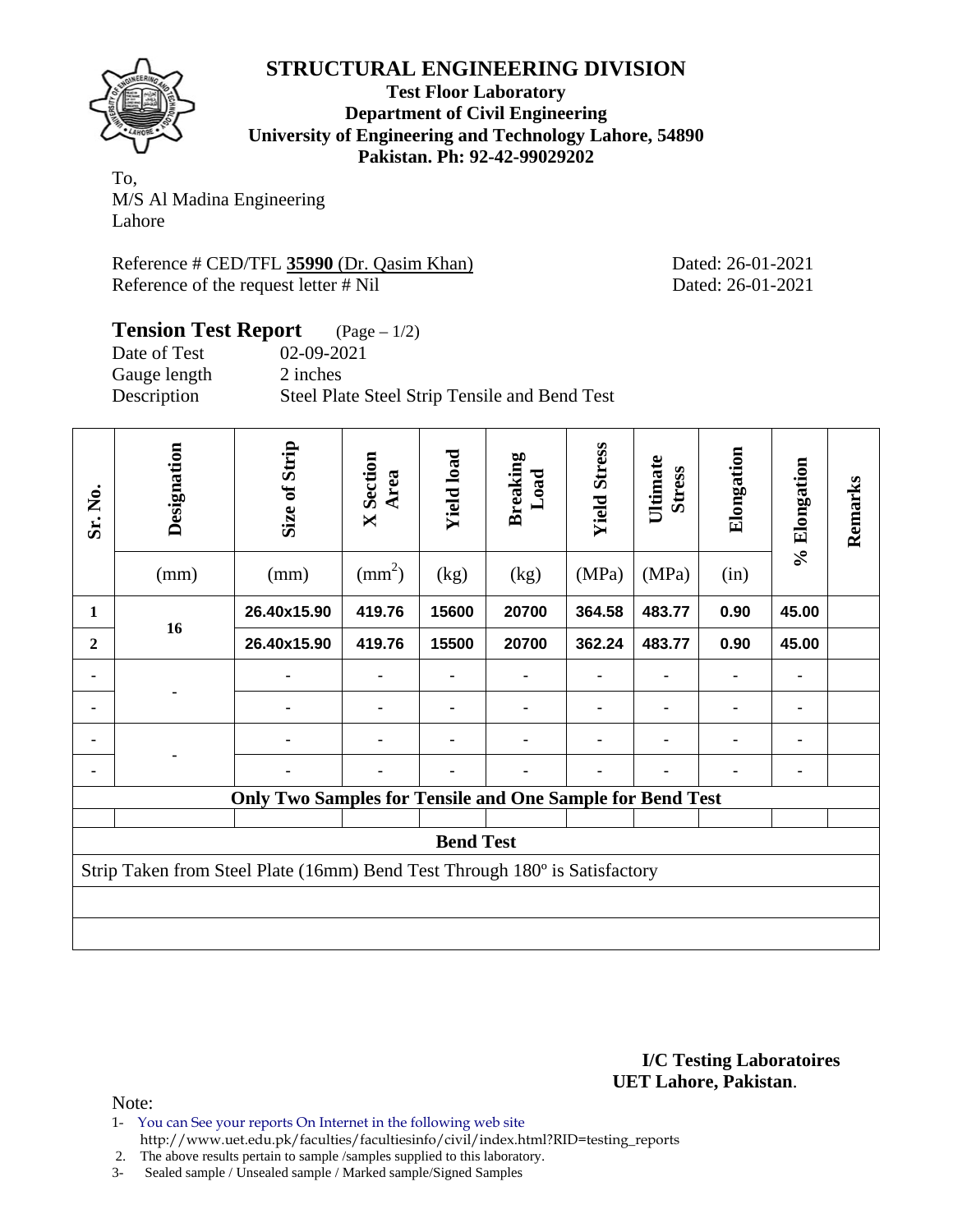

**Test Floor Laboratory Department of Civil Engineering University of Engineering and Technology Lahore, 54890 Pakistan. Ph: 92-42-99029202** 

To, M/S Al Madina Engineering Lahore

Reference # CED/TFL **35990** (Dr. Qasim Khan) Dated: 26-01-2021 Reference of the request letter # Nil Dated: 26-01-2021

| <b>Size Test Report</b> $(Page - 2/2)$ |                            |
|----------------------------------------|----------------------------|
| Date of Test                           | 02-02-2021                 |
| Description                            | Steel Plate thickness Test |

| Sr.<br>No.   | Designation<br>(mm) | Thickness<br>(mm)               | Remark |
|--------------|---------------------|---------------------------------|--------|
|              |                     |                                 |        |
| $\mathbf{1}$ | 16                  | 15.9                            |        |
|              |                     |                                 |        |
|              |                     |                                 |        |
|              |                     |                                 |        |
|              |                     |                                 |        |
|              |                     |                                 |        |
|              |                     |                                 |        |
|              |                     | <b>Only One Sample for Test</b> |        |
|              |                     |                                 |        |

**I/C Testing Laboratoires UET Lahore, Pakistan**.

Note:

1- You can See your reports On Internet in the following web site http://www.uet.edu.pk/faculties/facultiesinfo/civil/index.html?RID=testing\_reports

2. The above results pertain to sample /samples supplied to this laboratory.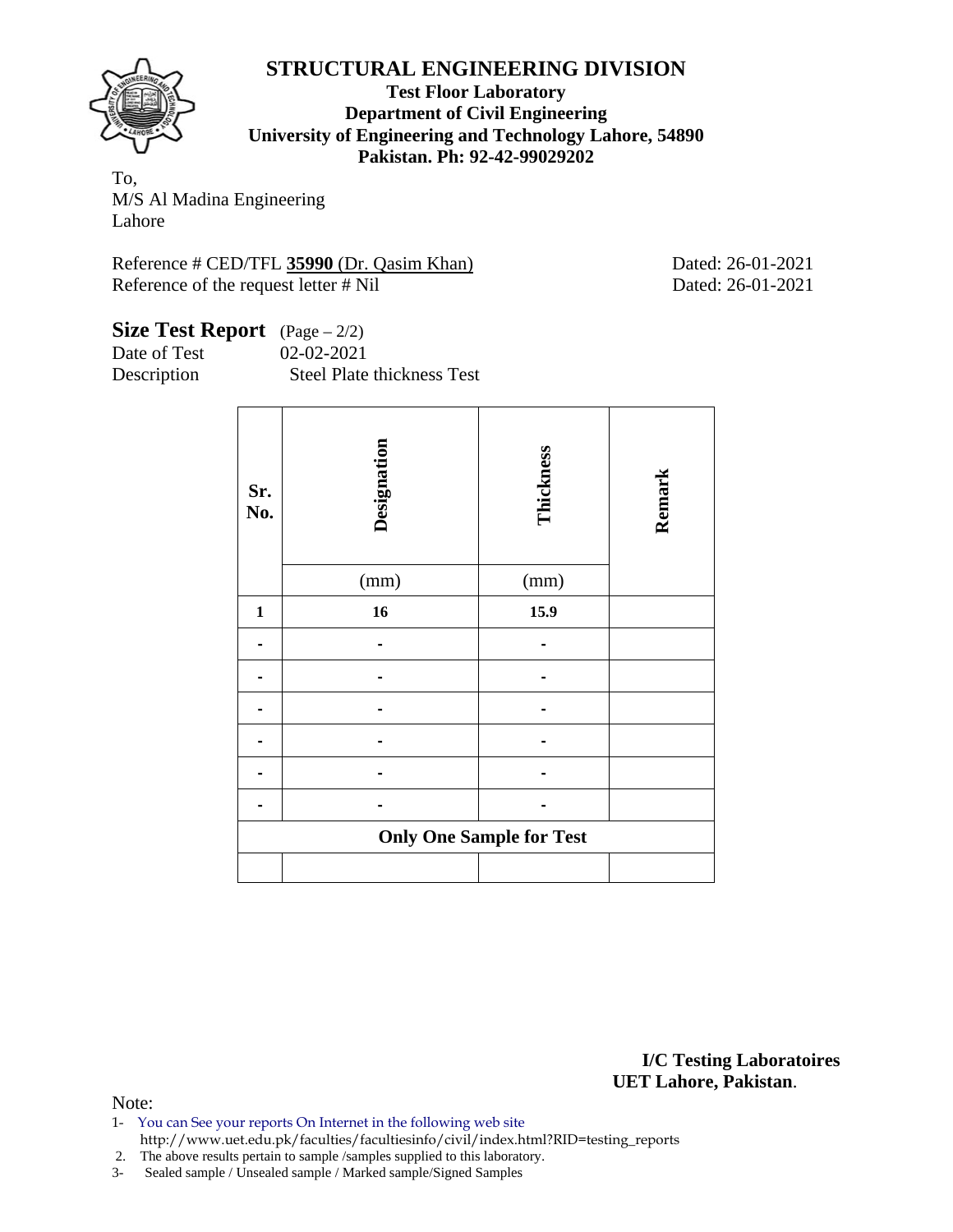

**Test Floor Laboratory Department of Civil Engineering University of Engineering and Technology Lahore, 54890 Pakistan. Ph: 92-42-99029202** 

To, M/S Haris & Co Lahore (Base Oil Storage Tanks Sundar State Lahore)

Reference # CED/TFL **35993** (Dr. Qasim Khan) Dated: 26-01-2021 Reference of the request letter # Nil Dated: 26-01-2021

# **Tension Test Report** (Page – 1/2)

| Date of Test | 02-09-2021                           |
|--------------|--------------------------------------|
| Gauge length | 2 inches                             |
| Description  | Steel Plate Steel Strip Tensile Test |

| Sr. No.          | Designation<br>(mm) | Size of Strip<br>(mm) | <b>X</b> Section<br>Area<br>$\text{mm}^2$ ) | <b>Yield load</b><br>(kg) | <b>Breaking</b><br>Load<br>(kg)           | <b>Yield Stress</b><br>(MPa) | Ultimate<br><b>Stress</b><br>(MPa) | Elongation<br>(in) | % Elongation | Remarks |  |
|------------------|---------------------|-----------------------|---------------------------------------------|---------------------------|-------------------------------------------|------------------------------|------------------------------------|--------------------|--------------|---------|--|
| 1                |                     | 26.30x9.95            | 261.69                                      | 9000                      | 12700                                     | 337.39                       | 476.10                             | 0.80               | 40.00        |         |  |
| $\boldsymbol{2}$ | 10                  | 26.30x9.90            | 260.37                                      | 8800                      | 12700                                     | 331.56                       | 478.50                             | 0.80               | 40.00        |         |  |
| 3                | 12                  | 26.40x11.70           | 308.88                                      | 10700                     | 15300                                     | 339.83                       | 485.93                             | 0.80               | 40.00        |         |  |
| 4                |                     | 26.40x11.70           | 308.88                                      | 10600                     | 15200                                     | 336.66                       | 482.75                             | 0.70               | 35.00        |         |  |
|                  |                     |                       |                                             | ۰                         |                                           |                              | ۰                                  | $\blacksquare$     |              |         |  |
|                  |                     |                       |                                             |                           |                                           |                              |                                    | ٠                  | ۰            |         |  |
|                  |                     |                       |                                             |                           | <b>Only Four Samples for Tensile Test</b> |                              |                                    |                    |              |         |  |
|                  | <b>Bend Test</b>    |                       |                                             |                           |                                           |                              |                                    |                    |              |         |  |
|                  |                     |                       |                                             |                           |                                           |                              |                                    |                    |              |         |  |
|                  |                     |                       |                                             |                           |                                           |                              |                                    |                    |              |         |  |
|                  |                     |                       |                                             |                           |                                           |                              |                                    |                    |              |         |  |

**I/C Testing Laboratoires UET Lahore, Pakistan**.

Note:

- 1- You can See your reports On Internet in the following web site
- http://www.uet.edu.pk/faculties/facultiesinfo/civil/index.html?RID=testing\_reports

2. The above results pertain to sample /samples supplied to this laboratory.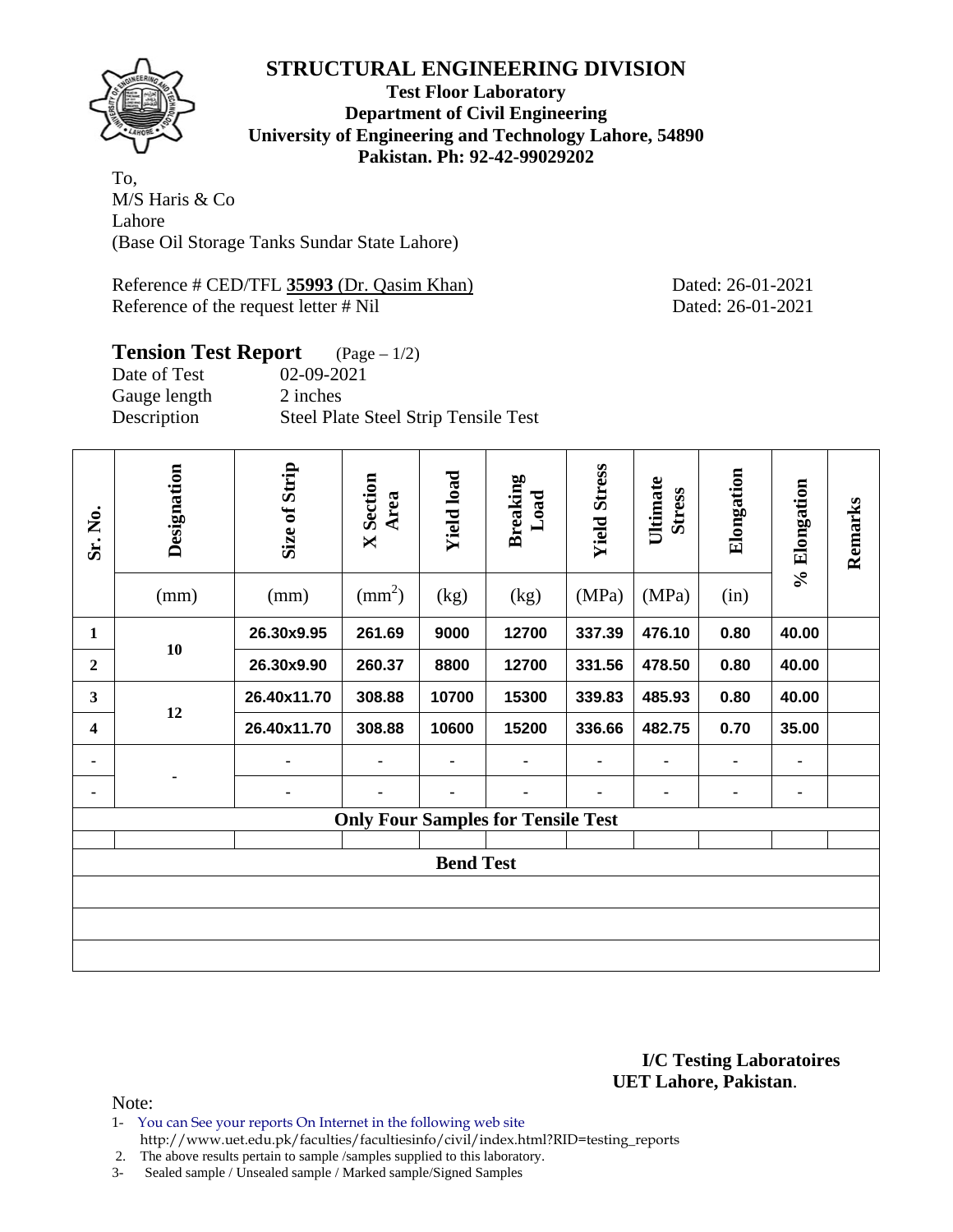

#### **Test Floor Laboratory Department of Civil Engineering University of Engineering and Technology Lahore, 54890 Pakistan. Ph: 92-42-99029202**

To, M/S Haris & Co Lahore (Base Oil Storage Tanks Sundar State Lahore)

Reference # CED/TFL **35993** (Dr. Qasim Khan) Dated: 26-01-2021 Reference of the request letter # Nil Dated: 26-01-2021

# **Size Test Report** (Page – 2/2)

Date of Test 02-02-2021

Description Steel Plate thickness Test

| Sr.<br>No.                       | Designation<br>(mm) | Thickness<br>(mm) | Remark |  |  |  |  |  |  |  |
|----------------------------------|---------------------|-------------------|--------|--|--|--|--|--|--|--|
|                                  |                     |                   |        |  |  |  |  |  |  |  |
| $\mathbf{1}$                     | 10                  | 9.95              |        |  |  |  |  |  |  |  |
| $\mathbf 2$                      | 12                  | 11.70             |        |  |  |  |  |  |  |  |
|                                  |                     |                   |        |  |  |  |  |  |  |  |
|                                  |                     |                   |        |  |  |  |  |  |  |  |
|                                  |                     |                   |        |  |  |  |  |  |  |  |
|                                  |                     |                   |        |  |  |  |  |  |  |  |
|                                  |                     |                   |        |  |  |  |  |  |  |  |
| <b>Only Two Samples for Test</b> |                     |                   |        |  |  |  |  |  |  |  |
|                                  |                     |                   |        |  |  |  |  |  |  |  |

**I/C Testing Laboratoires UET Lahore, Pakistan**.

Note:

- 1- You can See your reports On Internet in the following web site http://www.uet.edu.pk/faculties/facultiesinfo/civil/index.html?RID=testing\_reports
- 2. The above results pertain to sample /samples supplied to this laboratory.
- 3- Sealed sample / Unsealed sample / Marked sample/Signed Samples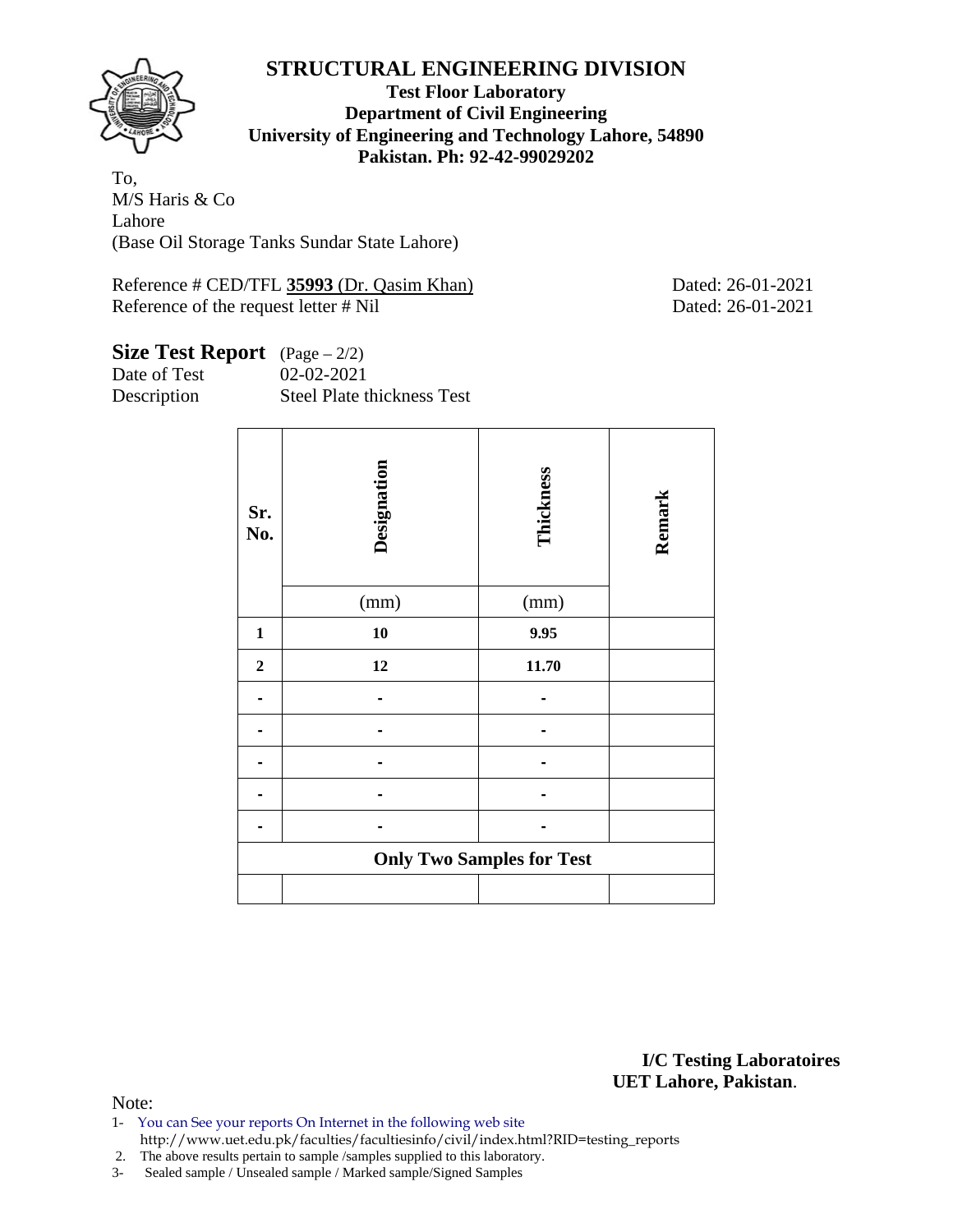

**Test Floor Laboratory Department of Civil Engineering University of Engineering and Technology Lahore, 54890 Pakistan. Ph: 92-42-99029202** 

Ref: CED/TFL/01/36014 Dated: 29-01-2021 Dated of Test: 02-02-2021

**To Assistant Director PHATA Sub-Region Okara (ADS II Renela Khurd) (NPHP)** 

#### Subject: **TESTING OF R.C.C. PIPE [ASTM-C76 – 08a]**

Reference to your letter No. 41, dated 27.01.2021 on the subject cited

above. Two R.C.C. Pipes as received by us has been tested. The results are tabulated as

under.

| Sr.<br>N <sub>0</sub><br>٠ | Nominal<br>Size | ength<br>Total<br>一 | $\rm Loaded$<br>Length | <b>Diameter</b><br>External | <b>Diameter</b><br>Internal | Thickness<br>Wall | Proof load | Ultimate<br>oad<br>━ | Proof<br><b>Stress</b>           | Ultimate<br><b>Stress</b>        |  |
|----------------------------|-----------------|---------------------|------------------------|-----------------------------|-----------------------------|-------------------|------------|----------------------|----------------------------------|----------------------------------|--|
|                            | (inch)          | (foot)              | (foot)                 | (foot)                      | (foot)                      | (inch)            | (kg)       | (kg)                 | <b>Pound/Linear</b><br>foot/foot | <b>Pound/Linear</b><br>foot/foot |  |
|                            | 9               | 7.76                | 7.28                   | 0.92                        | 0.73                        | 1.11              | 8300       | 12100                | 3440                             | 5015                             |  |
| $\boldsymbol{2}$           | 24              | 7.78                | 7.06                   | 2.49                        | 1.98                        | 3.05              | 13680      | 20470                | 2156                             | 3226                             |  |

**I/C Testing Laboratoires UET Lahore, Pakistan**.

Note:

1- You can See your reports On Internet in the following web site

http://www.uet.edu.pk/faculties/facultiesinfo/civil/index.html?RID=testing\_reports

2. The above results pertain to sample /samples supplied to this laboratory.